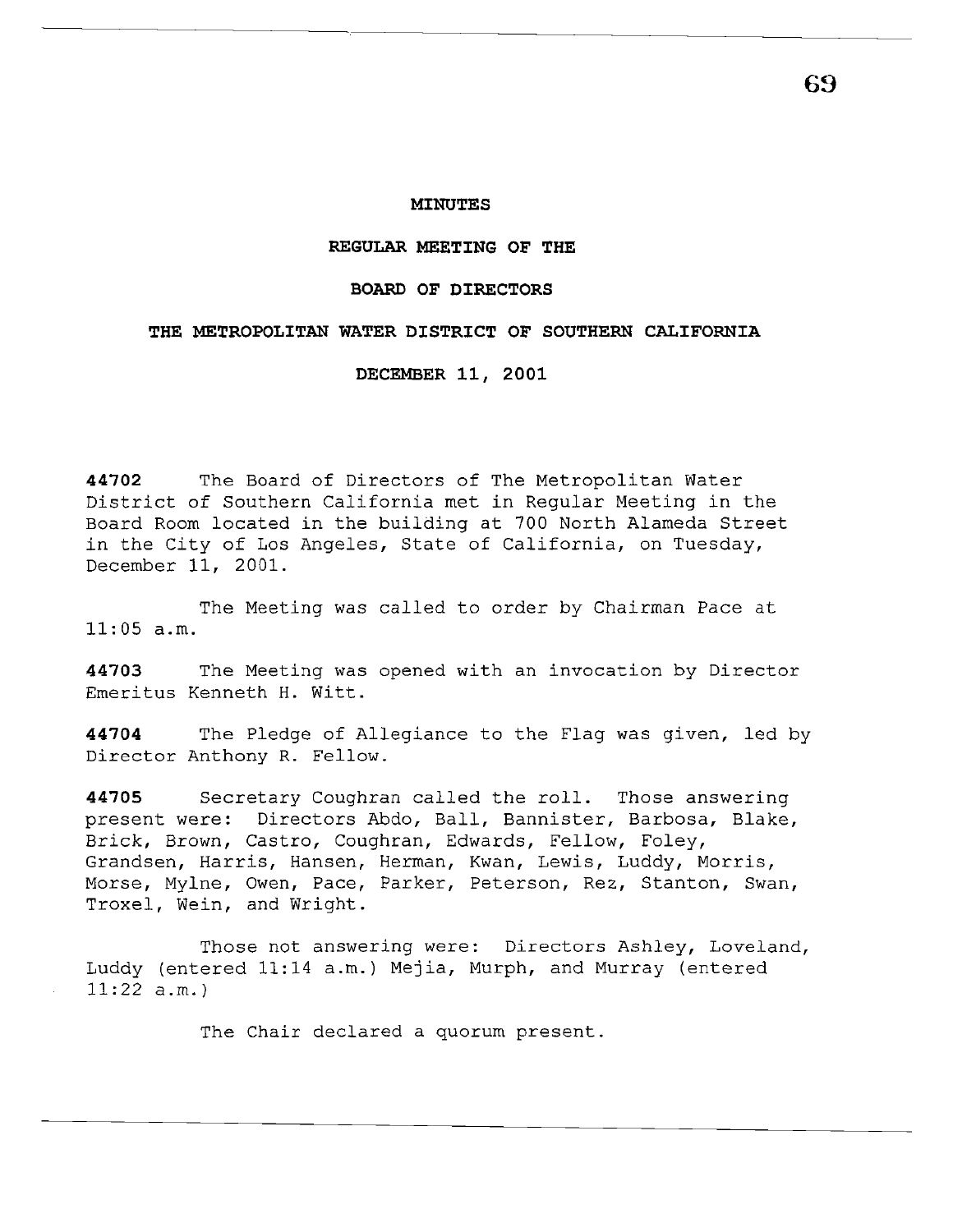**70** 

**<sup>44706</sup>**Chairman Pace inquired if there were any additions to the agenda. There being none, the Chair declared only those matters listed on the agenda would be considered.

**44707** Chairman Pace invited members of the public to address the Board on matters within the Board's jurisdiction.

Director Luddy took his seat at 11:14 a.m.

Director Castro withdrew from the Meeting at 11:15 a.m.

County public health officers in Metropolitan's service area appealed to the Board to consider drinking water fluoridation. Comments in support of fluoridation in drinking water and request for Metropolitan to consider adding fluoride to its water supply, fluoridating its filtration plants, and for the proper committee to consider this matter were heard from the following:

Dr. Donald Lyman, State Department of Health Services Dr. James G. Haughton, Los Angeles County Department of Health Services Dr. Mark B. Horton, Orange County Health Care Agency Dr. Robert Levin, Ventura County Department of Public Health Mary Wynn, dental hygienist, representing Riverside County Department of Public Health Dr. George R. Flores, San Diego County Health Department Dr. Tom Prendergast, San Bernardino County Department of Health Services Dr. David Nelson, California Department of Health Services Dr. Harold Slavkin, School of Dentistry, University of Southern California Dr. David E. Hayes Bautista, School of Medicine, University of California, Los Angeles

Director Murray took his seat at 11:22 a.m.

Vice Chair Peterson commended the doctors for their presentations and bringing attention to the dental problems that can be minimized through fluoridation of drinking water. Vice Chair Peterson requested the Board Chairman to form a committee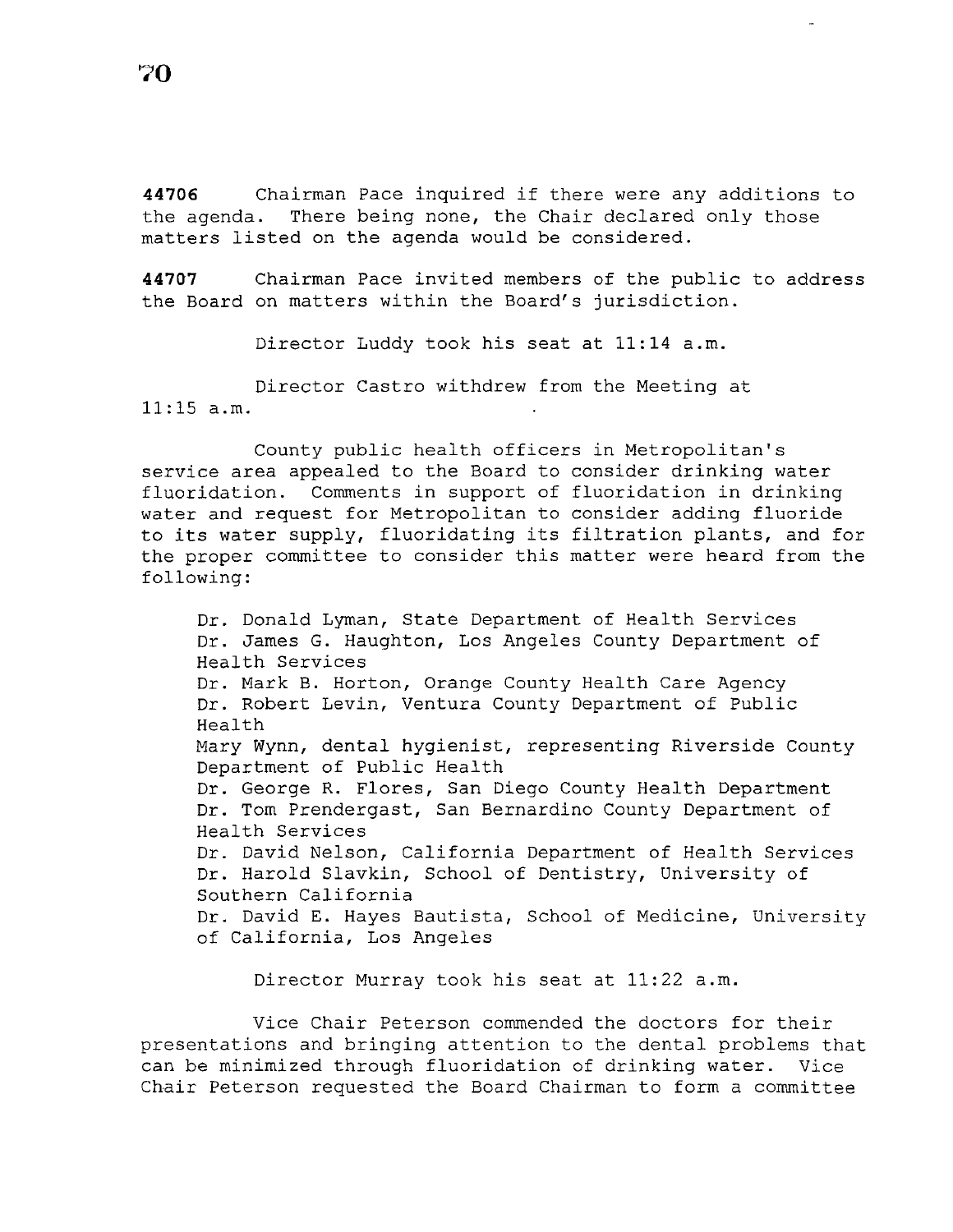to study this issue and make a recommendation to the Board. Chairman Pace announced he would refer the matter to an appropriate committee for discussion.

Director Barbosa withdrew from the Meeting at  $11:29$  a.m.

**44708** There being no objection, the Chair ordered the reading of the Minutes of the Meetings of November 13 and 20, 2001, dispensed with, copies having been mailed to each Director.

Director Edwards moved, seconded by Director Stanton and carried, approving the foregoing Minutes as mailed.

**44709** Chairman Pace commented on the major year-end accomplishments made by Metropolitan: completion of the Badlands Tunnel, retrofitting of the pumps in the Wadsworth facility at Diamond Valley Lake to help ease the energy crisis, completion of a new rate structure, use of new ways to discuss water through public art to compensate for the closing off of facilities since the September 11 terrorist attack, working with other communities that could provide Metropolitan with more water, making progress on removal of uranium mine tailings in Utah, keeping the reservoirs free of MTBE and pollution, maintaining water quality by actively protecting the Bay-Delta, and working with other states and agencies on the Colorado River.

**44710** Chairman Pace presented to former Director Francesca M. Krauel a Commendatory Resolution for her services on Metropolitan's Board, representing San Diego County Water Authority from November 8, 1983 to August 20, 2001.

**44711** Chairman Pace presented to Director Langdon W. Owen a pin for his five years of service on Metropolitan's Board, representing the Municipal Water District of Orange County and the former Coastal Municipal Water District.

Director Barbosa returned to the Meeting at 11:40 a.m.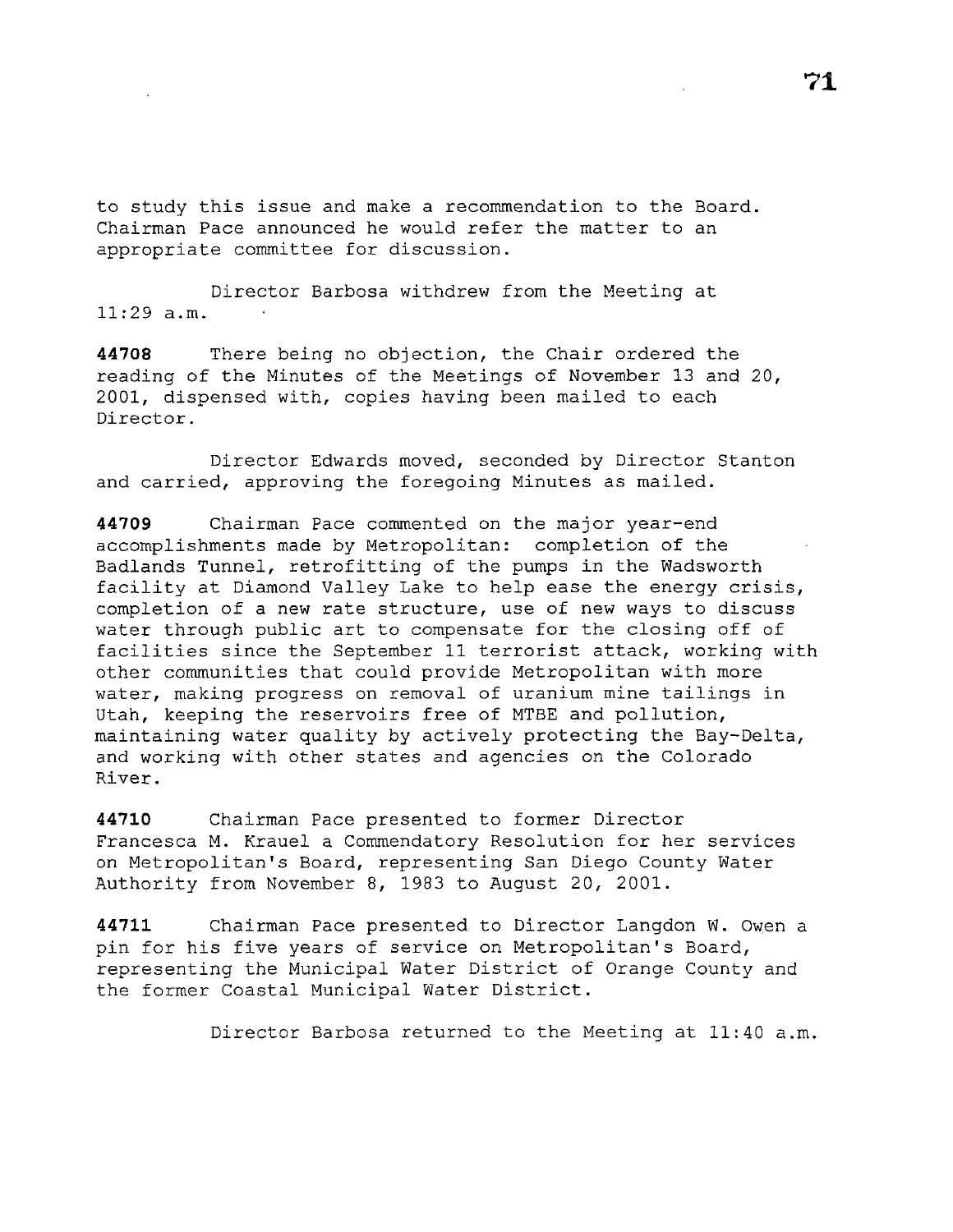**44712** Director Blake moved, seconded by Director Stanton and carried, approving a 30-day leave of absence for Director Betty H. Harris, commencing December 12, 2001.

**44713** The General Counsel's letter signed December 3, 2001, was presented, transmitting the credentials evidencing the appointment by the city of Burbank of Glenn A. Brown as its representative on Metropolitan's Board for an indefinite term, replacing George E. Battey, Jr.

General Counsel Walston reported the credentials had been examined and found legally sufficient, and that the Oath of Office was administered to Director.Brown on December 10, 2001. The Chair ordered the credentials, together with the General Counsel's letter, received and filed.

Following an introduction by Chief Executive Officer Gastelum, Director Brown took his seat as a Director representing the city of .Burbank.

**44714** Chairman Pace reported on the new committee structure and appointments he has made to be effective January 1, 2002.

Director Blake moved, seconded by Director Hansen and carried, adopting the California Environmental Quality Act (CEQA) determination and approving the changed committee structure and appointments as approved by the Executive Committee on December 5, 2001, as set forth in the Board Chairman's letter signed on December 7, 2001.

Chairman Pace announced three nonofficer positions on the Executive Committee would expire at the end of December, and that elections for these positions will be held in January 2002.

**44715** Chairman Pace reported on events in which he participated on behalf of Metropolitan, as follows: On December 6 Metropolitan hosted the Liquid Art photo exhibit for Directors, member agencies, the art community, and public officials at the Self-Help Graphics Galeria in East Los Angeles. The Chair attended the interview sessions for the selection of the Ethics Officer, with the final candidates to make their formal presentation to the Subcommittee on Rules and Ethics on December 18.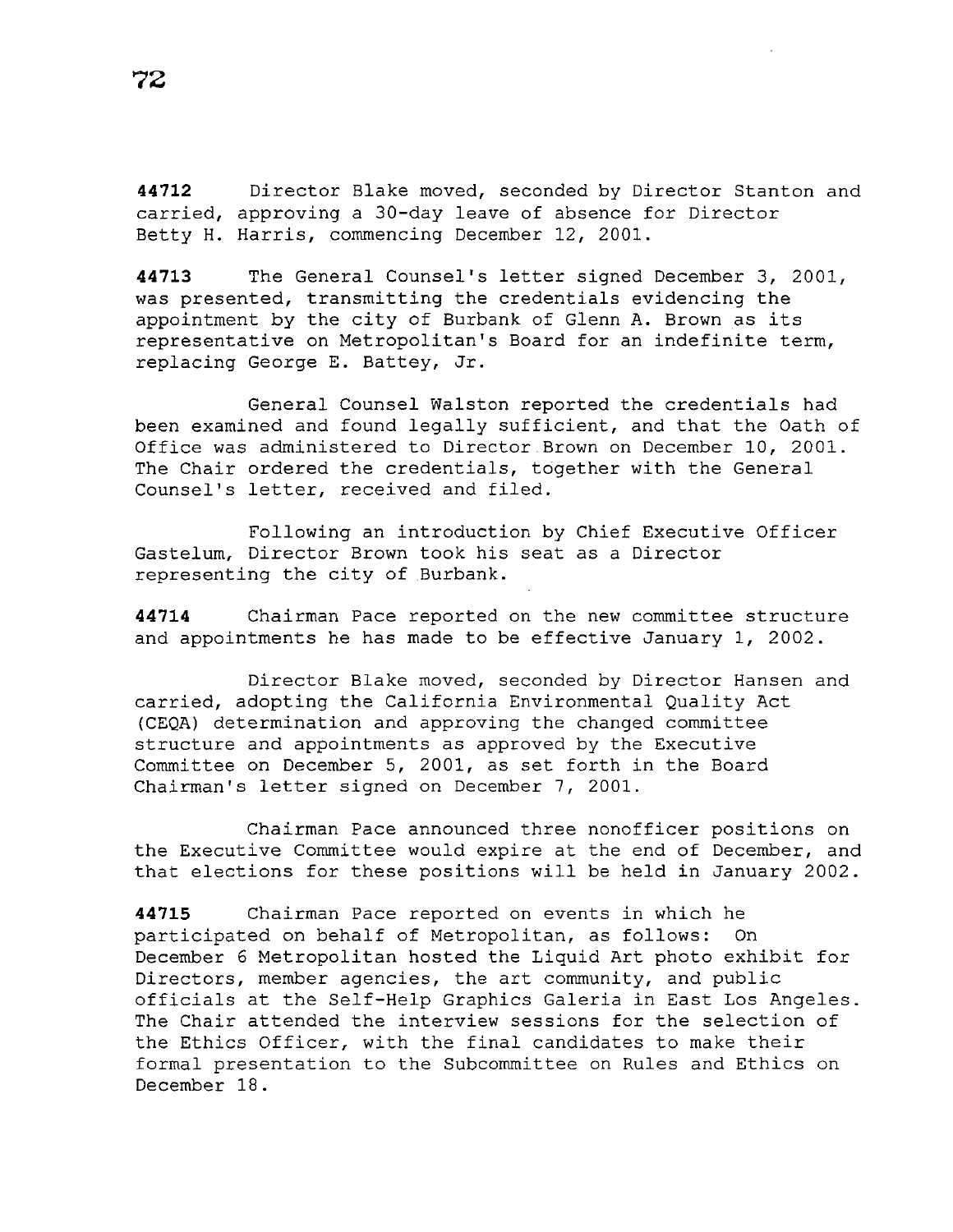**44716** Regarding the Colorado River, Bay-Delta and CALFED matters, and the summary of District activities, Chief Executive Officer Gastelum referred to his activity report signed on December 4, 2001.

**44717** Regarding the Legal Department activities, General Counsel Walston referred to his activity report dated November 30, 2001. Mr. Walston reported that in the San Diego County Water Authority's case on preferential rights, oral argument on the demurrer filed by Metropolitan and other member agencies was scheduled for December 3. However, the court took the matter off calendar and rescheduled argument for January 10, 2002.

In *Dewayne Cargill,* et *al.* v. *Metropolitan,* General Counsel Walston reported that on November 27 Metropolitan filed a petition for review by the California Supreme Court. An answer is expected in the next month or two whether the Court will review that case.

**44718** The reports of the Standing Committees are as follows:

On behalf of the Executive Committee, Chairman Pace reported at its meeting of December 5, Director Edwards, on behalf of the Subcommittee on Rules and Ethics, reported that the subcommittee scheduled interviews on December 7 for the six Ethics Officer candidates, and the top three were asked to make formal presentations to the subcommittee on December 18. The subcommittee will then make a recommendation to the Board for final selection of the Ethics Officer. Director Foley gave a report on the activities of the Colorado River Board and stated that the Colorado River Water Users Association annual conference would be held in Las Vegas on December 12-14.

Chief Executive Officer Gastelum gave a monthly report on the activities of his department, and that a congressional hearing was scheduled for December 11 in Las Vegas regarding Colorado River issues. A draft letter to U.S. Representative Ken Calvert, Chairman of the House Subcommittee on Water and Power, regarding H.R. 3280, CALFED legislation, was distributed and discussed.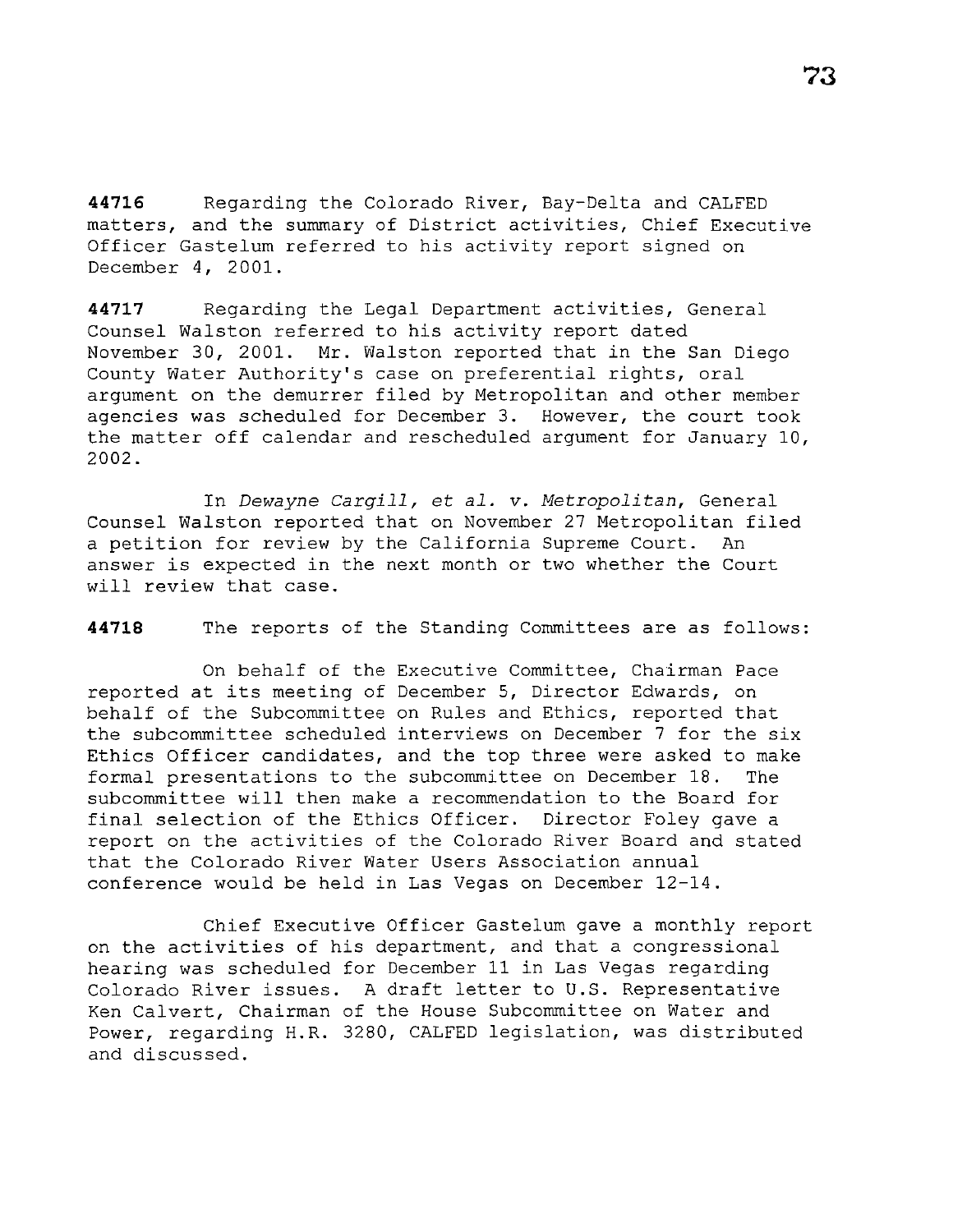Audit, Budget and Finance Committee Chairman Bannister reported the committee unanimously approved Agenda Item 9-2, and requested that it be added to the Consent Calendar. The committee also discussed and unanimously approved the determination of water revenue requirements for fiscal year 2002/03.

Engineering, Operations and Real Property Committee Chairman Barbosa reported the committee approved Agenda Item 9-1, and requested that it be added to the Consent Calendar.

Chairman Pace asked the Engineering and Operations Committee to review the requests of the health officers on fluoridating water.

Legal, Claims and Personnel Committee Chairman Morse reported the committee unanimously approved Agenda Item 9-4, and that no action was taken on Agenda Item 9-5, the oral report on *Metropolitan* v. *Campus Crusade for Christ.* He requested that Item 9-4 be added to the Consent Calendar.

Communications, Outreach and Legislation Committee Chair Hansen announced that inspection trips to the Colorado River Aqueduct and other areas within Metropolitan's jurisdiction would resume in mid-January. There would be three minor changes to better deal with security issues: guest lists need to be finalized a week before each trip; access points to some facilities may change some; and color-coded name badges will be provided so security personnel can easily identify guests on an inspection trip.

Director Hansen reported that the committee discussed Metropolitan's legislative priorities for 2002. Among the priorities are funding for: mitigation measures at Lake Perris; outdoor conservation projects; supporting projects that would help meet the requirements of the California Colorado River Water Use Plan; and opportunities for salinity control. Once a legislative vehicle has been established for the priorities, the issues that affect Metropolitan's policy will come before the Board for approval.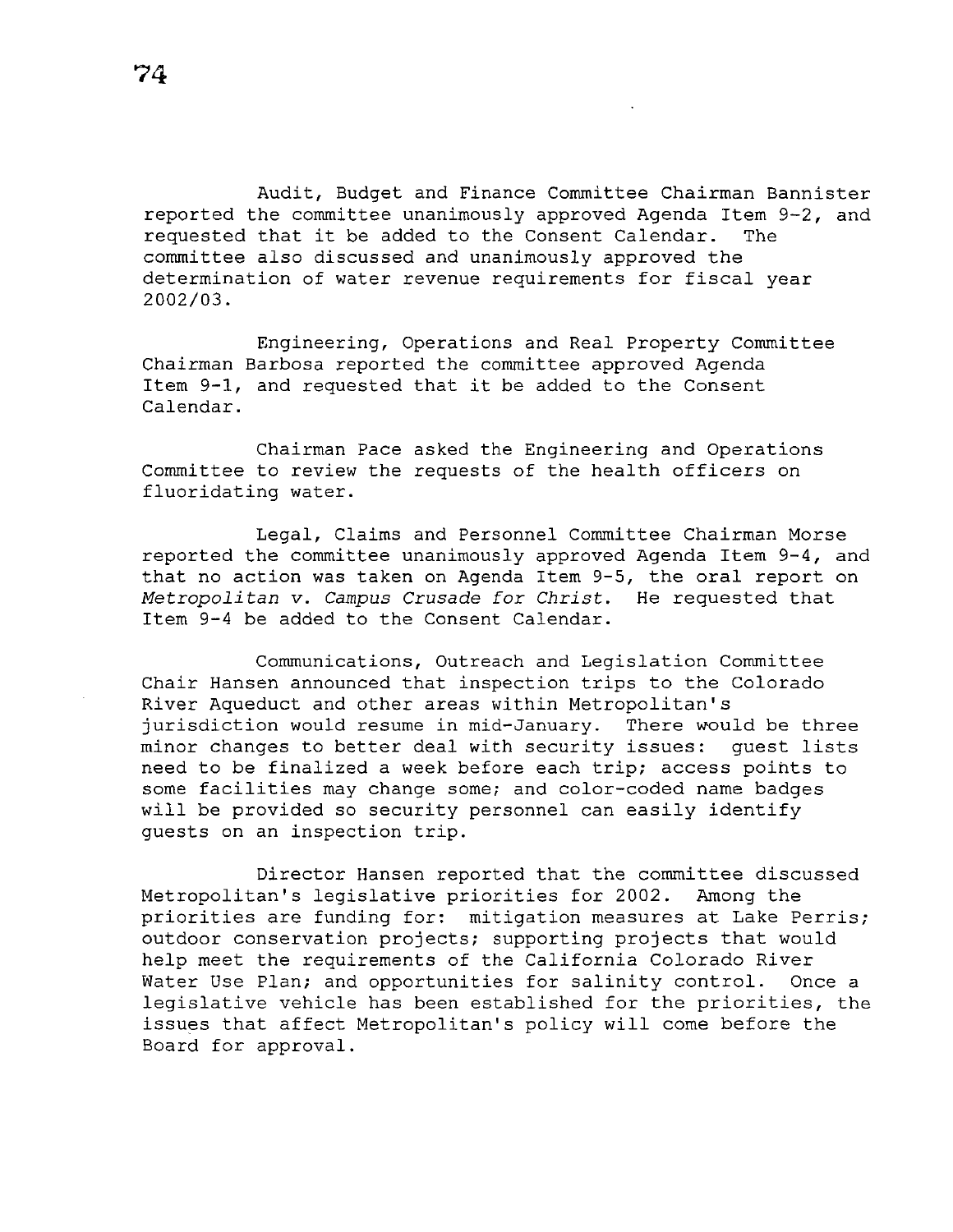Director Hansen also stated that Chief Executive Officer Gastelum reported that the proposed water bond initiative could provide \$895 million for CALFED projects, as well as funds for local projects, desalination, water security and water quality treatment. Mr. Gastelum stated that this type of broad-based initiative would be well received in Metropolitan's service area and is critically important to secure federal funding authorization for CALFED. Mr. Gastelum will be soliciting input from the member agencies in the next month and will make a recommendation to the Board about supporting the bond.

Water Planning, Quality and Resources Committee Chairman Owen reported the committee approved Agenda Item 8-1. The committee held a public hearing to review Metropolitan's Regional Urban Water Management Plan for adequacy in achieving an increased emphasis on cost-effective conservation. A discussion took place on the Regional Urban Water Management Plan and coordination with SB 221 (Kuehl) and SB 610 (Costa) . The staff described the planning process and coordination with the member agencies for addressing the requirements of the two bills.

Director Morse withdrew from the Meeting at 12:03 p.m.

Chairman Pace thanked the Directors who served as Chairs and Vice Chairs of the committees this past year for their dedication and all the accomplishments that took place.

Director Blake moved, seconded by Director Stanton and carried, and the Board approved the Consent Calendar Items, **M.I. 44719** through M.I. **44722,** as follows:

**44719** Adopted the California Environmental Quality Act (CEQA) determination and **Resolution 8789** (a) confirming Metropolitan's grant application, and (b) authorizing the Chief Executive Officer to execute a funding agreement if Metropolitan's application is selected for funding pursuant to the Local Groundwater Management Assistance Act of 2000, as set forth in the letter signed by the Chief Executive Officer on November 19, 2001, said Resolution entitled: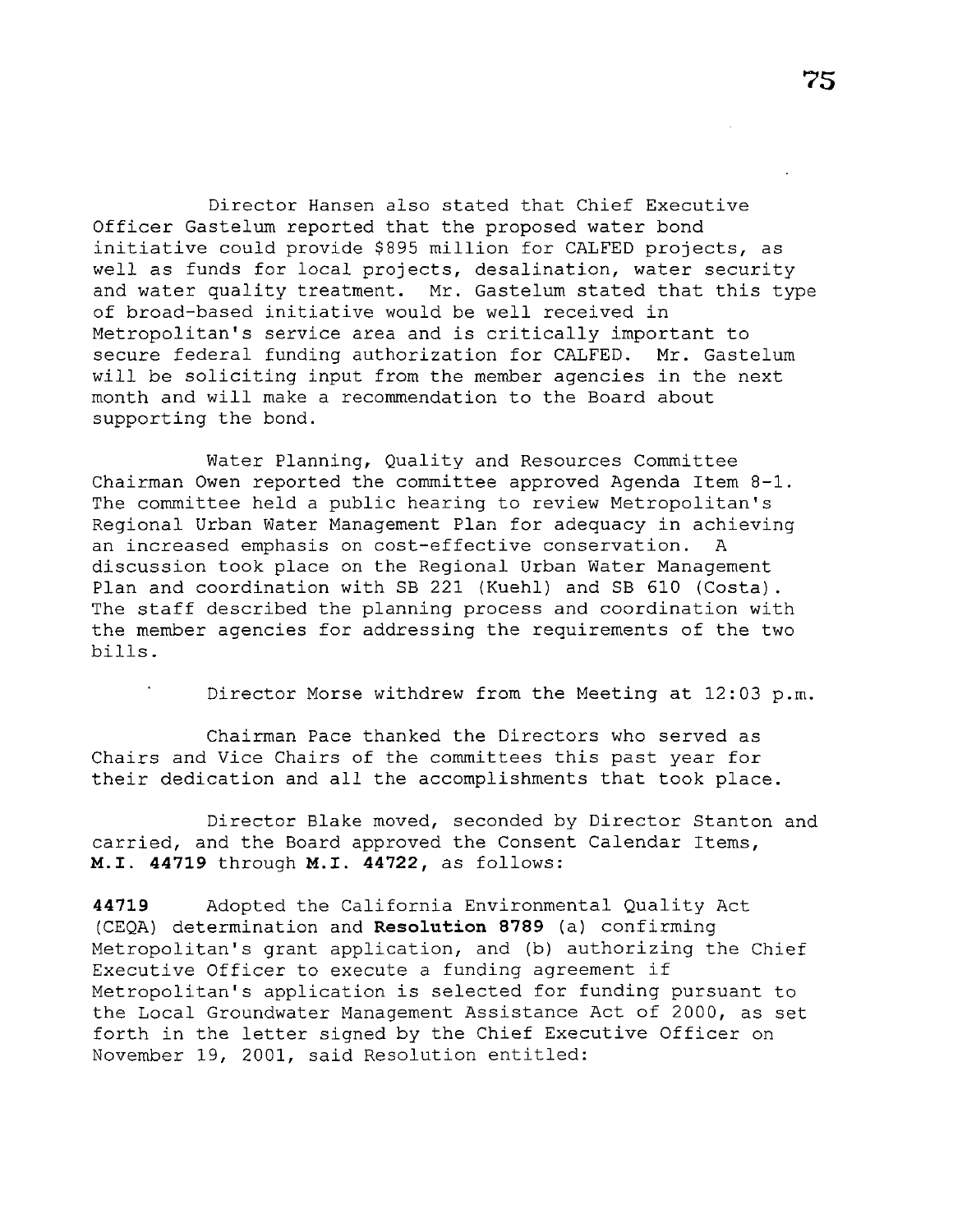# **RESOLUTION OF THE BOARD OF DIRECTORS OF THE METROPOLITAN WATER DISTRICT OF SOUTHERN CALIFORNIA REQUESTING AND ACCEPTING FUNDING PURSUANT TO THE LOCAL GROUNDWATER MANAGEMENT ASSISTANCE ACT OF 2000**

**44720** Adopted the CEQA determination and delegated authority to the Chief Executive Officer to enter into an agreement with the successful respondent to RFP No. 505 in an amount not to exceed \$10 million to provide engineering support services for the Arrowhead Tunnels of the Inland Feeder Program, as set forth in the letter signed by the Chief Executive Officer on November 27, 2001.

Directors Ball, Lewis, and Parker requested to be recorded as abstaining.

**44721** The Board adopted the CEQA determination and authorized the Chief Executive Officer to:

(a) Approve and make payments up to a total of \$420 million determined to be due and payable under the terms of the State Water Service and Devil Canyon/Castaic contract for calendar year 2001;

(b) Approve and make payments up to \$440 million determined to be due and payable under the terms of the State Water Service and Devil Canyon/Castaic contract for calendar year 2002, consistent with Metropolitan staff projections of 2002 Project energy costs;

(c) Approve and make payments up to \$563 million if actual power costs exceed Metropolitan estimates; and

(d) Increase fiscal year 2001/02 State Water Project budget by \$31 million--from \$296 million to \$327 million, as set forth in the letter signed by the Chief Executive Officer on November 28, 2001.

**44722** Authorized amendment to contract with Horvitz & Levy in *Dewayne Cargill,* et *al. v. Metropolitan,* LASC Case No. BC 191881 (consolidated with LASC Case Nos. BC 194444 and BS 053318) for appellate representation in the class action lawsuit challenging the employment status of temporary workers,